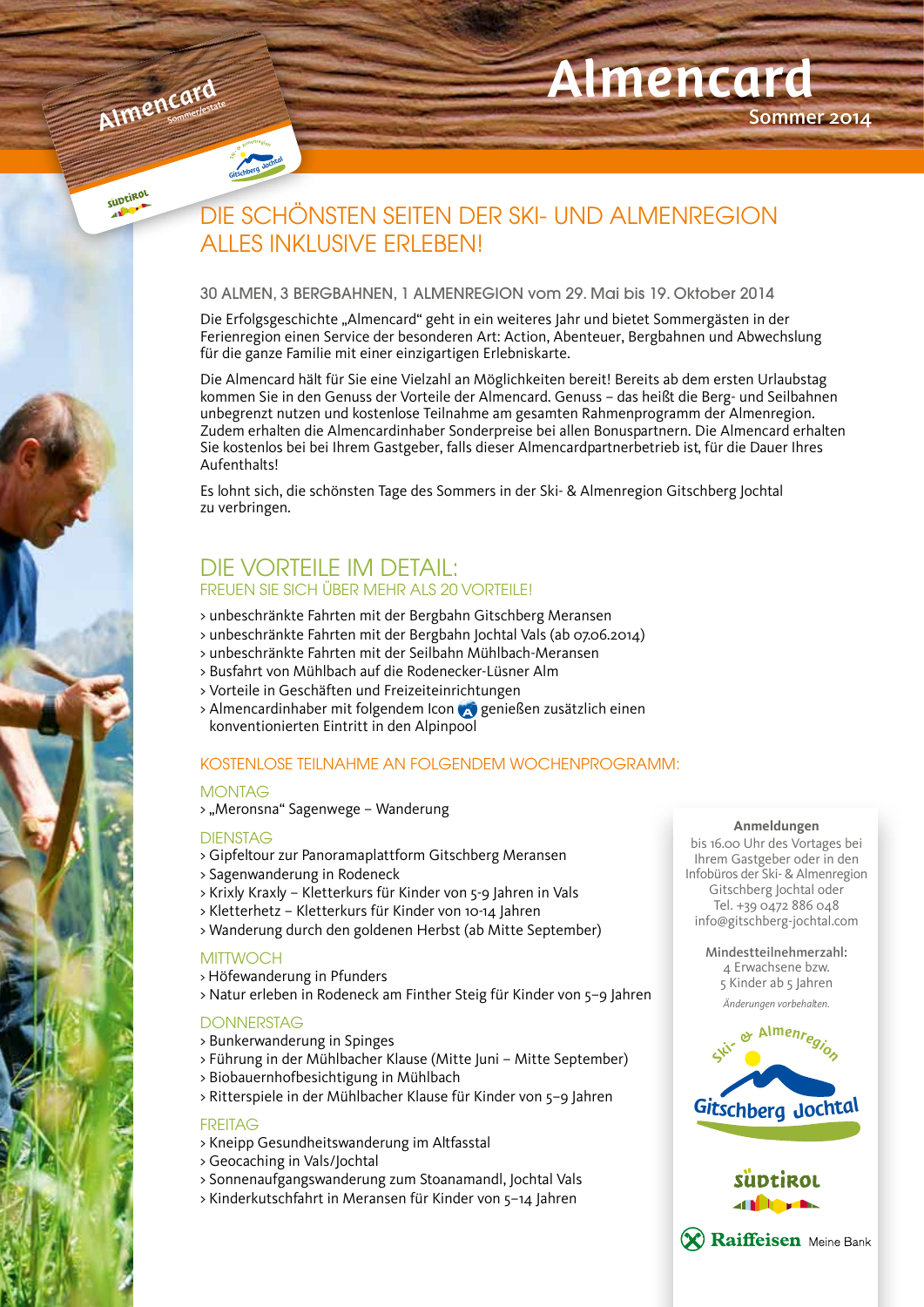# INNAMORARSI DELL'AREA VACANZE SCOPRENDONE LE PARTI MIGLIORI. TUTTO INCLUSO!

#### 30 MALGHE, 3 IMPIANTI DI RISALITA, 1 AREA VACANZE dal 29 maggio fino al 19 ottobre 2014

 $e^{i\theta}$  estate 2014

Grazie al grande successo riscosso, l'iniziativa Almencard proseguirà anche nel 2014, offrendo ai turisti un servizio a tutto tondo durante i mesi estivi: azione, avventura, servizi di trasporto, impianti di risalita e tanti eventi interessanti per tutta la famiglia con un'unica carta vantaggi!

La Almencard ha in serbo per voi tantissime sorprese! La Almencard è attiva subito e vi permette di godere di tutti i vantaggi offerti: cabinovie, funivie e biglietti gratis per molti eventi nell'intera area vacanze sci e malghe Rio Pusteria. Inoltre i possessori della Almencard avranno prezzi scontati presso gli esercizi aderenti all'iniziativa. Potete ricevere la AlmencardPLUS e la Almencard gratuitamente dal vostro albergatore se è partner della Almencard per tutta la durata del vostro soggiorno!

L'estate nell'area sci & malghe Rio Pusteria è semplicemente imperdibile!

# I VANTAGGI IN DETTAGLIO: GODETE PIÙ DI 20 VANTAGGI!

- > Utilizzo senza limiti della cabinovia Gitschberg Maranza
- > Utilizzo senza limiti della cabinovia Jochtal Vals (dal 07.06.2014)
- > Utilizzo senza limiti della funivia Rio di Pusteria-Maranza
- > Utilizzo dell'autobus da Rio di Pusteria all'Alpe di Rodengo-Luson
- > Sconti nei negozi e nelle strutture per il tempo libero
- > Con questa icona sulla Almencard si ha diritto a un ingresso convenzionato per la piscina Alpinpool

# PARTECIPAZIONE AL PROGRAMMA SETTIMANALE:

#### LUNEDÌ

 $\overline{\phantom{a}}$ 

Almencard

SUDEIROL

so schmeckt Bergsommer Ski- & <sup>A</sup>lmenregio<sup>n</sup>

 $\mathcal{G}$ 

so schmeckt Bergwinter

Areamse sci & malghe <sup>R</sup>i<sup>o</sup> <sup>P</sup>usteri<sup>a</sup>

> Escursione "I sentieri delle saghe" di Maranza

# MARTEDÌ

- > Escursione alla piattaforma panoramica monte Gitsch
- > Escursione delle saghe a Rodengo
- > Krixly Kraxly Corso di arrampicata per bambini da 5-9 anni a Valles
- > Kletterhetz Corso di arrampicata per bambini da 10-14 anni
- > "Autunno dorato" escursione guidata (da metà settembre)

# MERCOLEDÌ

- > Escursione ai masi della Val di Fundres
- > Scoprire la natura a Rodengo sul sentiero Finther per bambini da 5-9 anni

# GIOVEDÌ

- > Escursione storica sull'altopiano di Spinga con visita di un bunker
- > Visita nella Chiusa di Rio Pusteria (metà giugno-metà settembre)
- > Visita a un viticoltore biologico a Rio di Pusteria
- > Tornei medievali nella chiusa di Rio di Pusteria per bambini da 5-9 anni

#### VENERDÌ

- > Il percorso Kneipp nella Valle Altafossa
- > Caccia al tesoro a Valles / Jochtal
- > Escursione al levar del sole presso lo "Stoanamandl" Jochtal Vals
- > Giro in carrozza per bambini per bambini da 5-14 anni

#### **Prenotazioni**

Almencard

ter. 0472 000 040<br>info@montagna.info precedente presso il gestore<br>dell'esercizio oppure presso entro le ore 16.00 del giorno precedente presso il gestore l'ufficio turistico dell'area vacanze Rio Pusteria tel. 0472 886 048

#### **Numero minimo di partecipanti:**

a so summo ai partectipa<br>4 adulti oppure 5 bambini a partire da 5 anni

*Salvo modifiche al programma.*